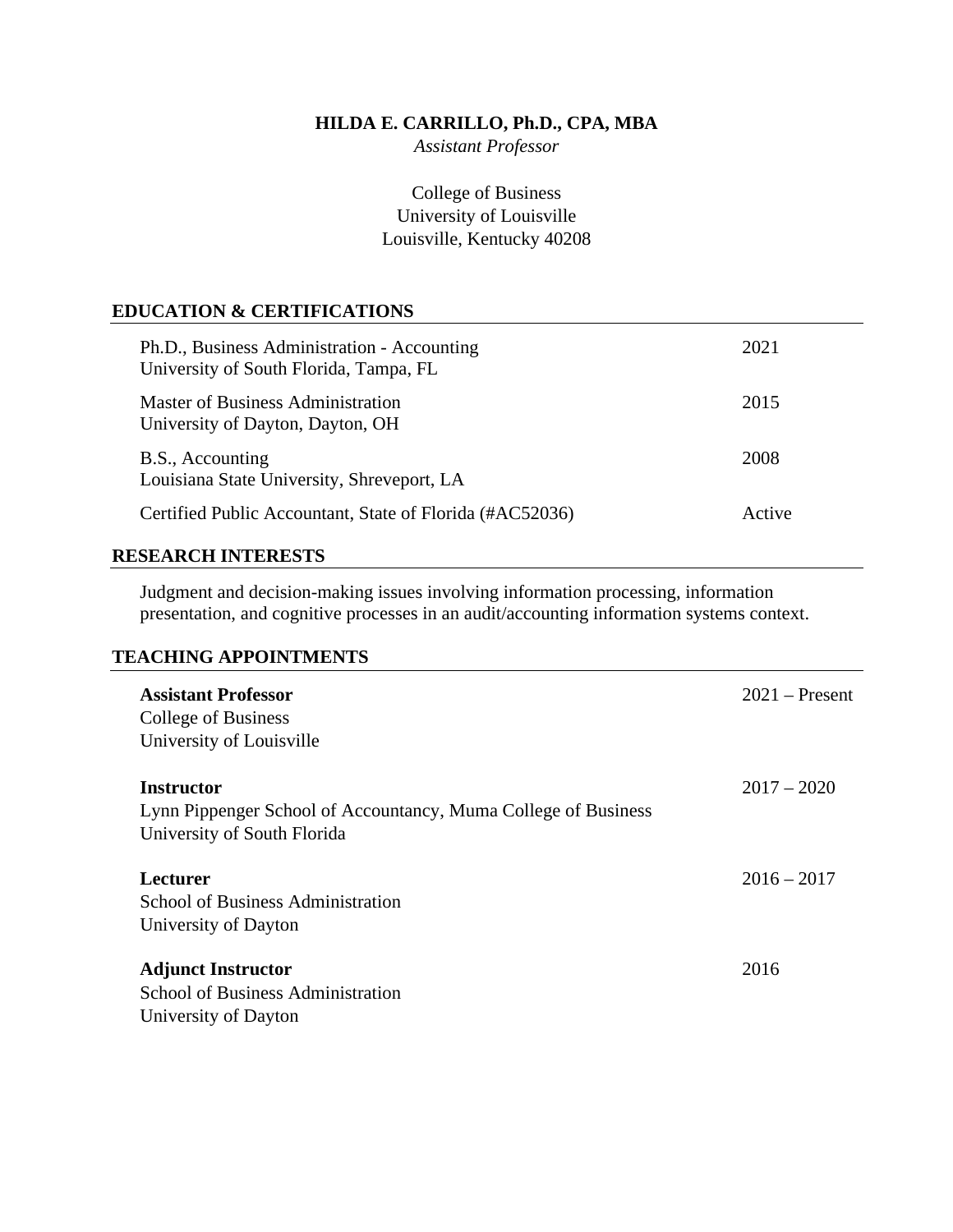# **COURSES TAUGHT**

| <b>University of Louisville</b><br><b>Accounting Information Systems</b> (Undergraduate; Traditional & Online delivery)<br>[Fall 2021]                   |
|----------------------------------------------------------------------------------------------------------------------------------------------------------|
| <b>University of South Florida</b><br><b>Accounting Information Systems</b> (Undergraduate; Traditional & Online delivery)<br>[Summer 2020; Spring 2020] |
| <b>Innovation &amp; Analytics in Accounting (Graduate; Team taught)</b><br>[Fall 2019]                                                                   |
| <b>Auditing I</b> (Undergraduate; Team taught)<br>[Fall 2019]                                                                                            |
| <b>Principles of Financial Accounting (Undergraduate)</b><br>[Summer 2018]                                                                               |
| <b>University of Dayton</b><br><b>Managing the Enterprise (Undergraduate Capstone)</b><br>[Spring 2017; Fall 2016; Summer 2016; Spring 2016]             |
| <b>Business Strategy (MBA Capstone)</b><br>[Fall 2016; Summer 2016]                                                                                      |
| <b>Introduction to Business (Undergraduate)</b><br>[Spring 2017; Fall 2016; Spring 2016]                                                                 |
| <b>OTHER ACADEMIC APPOINTMENTS</b>                                                                                                                       |
| <b>Research Assistant</b><br>$2017 - 2021$<br>Lynn Pippenger School of Accountancy, Muma College of Business<br>University of South Florida              |

**MBA Program Coordinator** 2014 – 2016 School of Business Administration University of Dayton **CORPORATE EXPERIENCE**

| <b>Corporate Accountant</b>                                                        | $2012 - 2014$ |
|------------------------------------------------------------------------------------|---------------|
| Chicago Bridge & Iron (formerly The Shaw Group), Baton Rouge, LA                   |               |
| <b>Grants and Contracts Analyst</b><br>Louisiana State University, Baton Rouge, LA | $2011 - 2012$ |
| <b>In-charge Tax Accountant</b><br>Young & Bell, ACCPA, Shreveport, LA             | $2008 - 2011$ |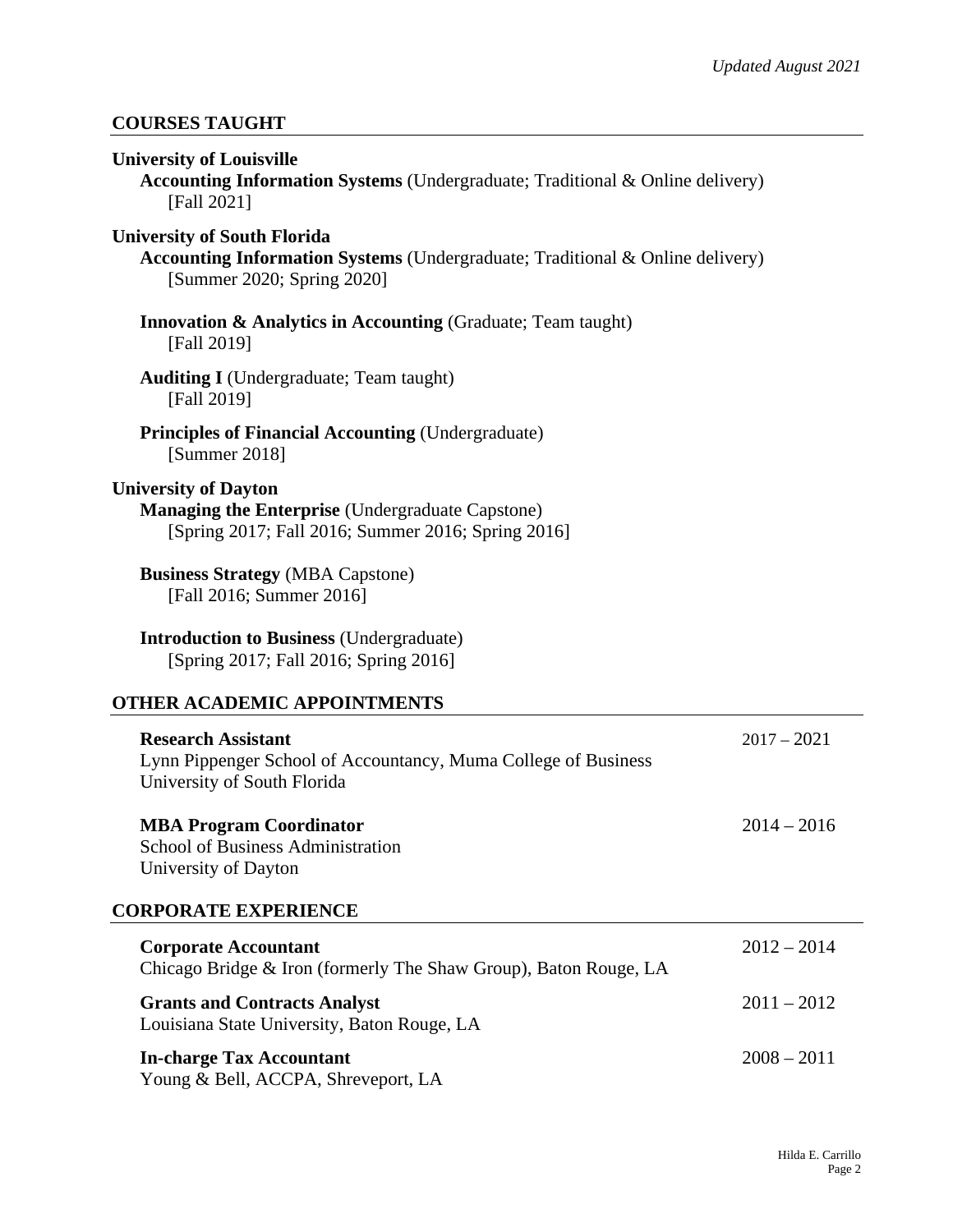### **RESEARCH**

#### **Refereed Publications**

Carrillo, H., Castellano, J., & Keune, T. 2017. Employee Engagement in Public Accounting Firms: Getting Millennial Staff Excited about the Work Environment. *CPA Journal* 87 (12): 36- 41.

### **Dissertation**

*The Effects of Critical Audit Matter Recurrence and Reporting Treatment on Investors' Information Processing, Judgments, and Decisions*

## **Work Under Review**

*Is an Emoji Worth a Thousand Words? The Effect of Emoji Usage on Nonprofessional Investor Perceptions,* with Robin Pennington and James (Yibo) Zhang. **Second round review** at Journal of Information Systems.

#### **Work-in-Progress**

*Theories to use in auditing research: A framework and future research opportunities.* **AJPTcommissioned work**; with Rebecca N. Baaske, Lisa M. Gaynor, and Jaime J. Schmidt

*Do Critical Audit Matters Influence Managers' Subsequent Financial Reporting Decisions? The Mediating Role of Accountability,* with Lisa M. Gaynor and Andrea S. Kelton.

*Can Accountability Pressure from Internal Inspections Mitigate the Moral Licensing Effects of Critical Audit Matter Disclosures on Auditors' Adjustment Decisions?*, with Tristan Johnson.

*How Reasonable is Reasonable? A Comparison of the Perceptions of Probabilistic Expressions among Audit Supply Chain Constituents,* with Uday S. Murthy.

### **ACADEMIC SERVICE**

#### **University of Dayton**

Graduate and Assurance of Learning Committee 2014 – 2014 – 2015

## **PRESENTATIONS AND CONFERENCE PARTICIPATION**

#### **Presentations**

- American Accounting Association 2020 Joint Midyear Meeting of the AIS, SET and International Sections, paper presentation: "Is an Emoji Worth a Thousand Words? The Effect of Emoji Usage on Nonprofessional Investor Perceptions," Orlando, FL, January 2020
- PhD Project 2019 Accounting Doctoral Student Meeting, paper presentation: "How Reasonable is Reasonable? A Comparison of the Perceptions of Probabilistic Expressions among Audit Supply Chain Constituents," San Francisco, CA, August 2019